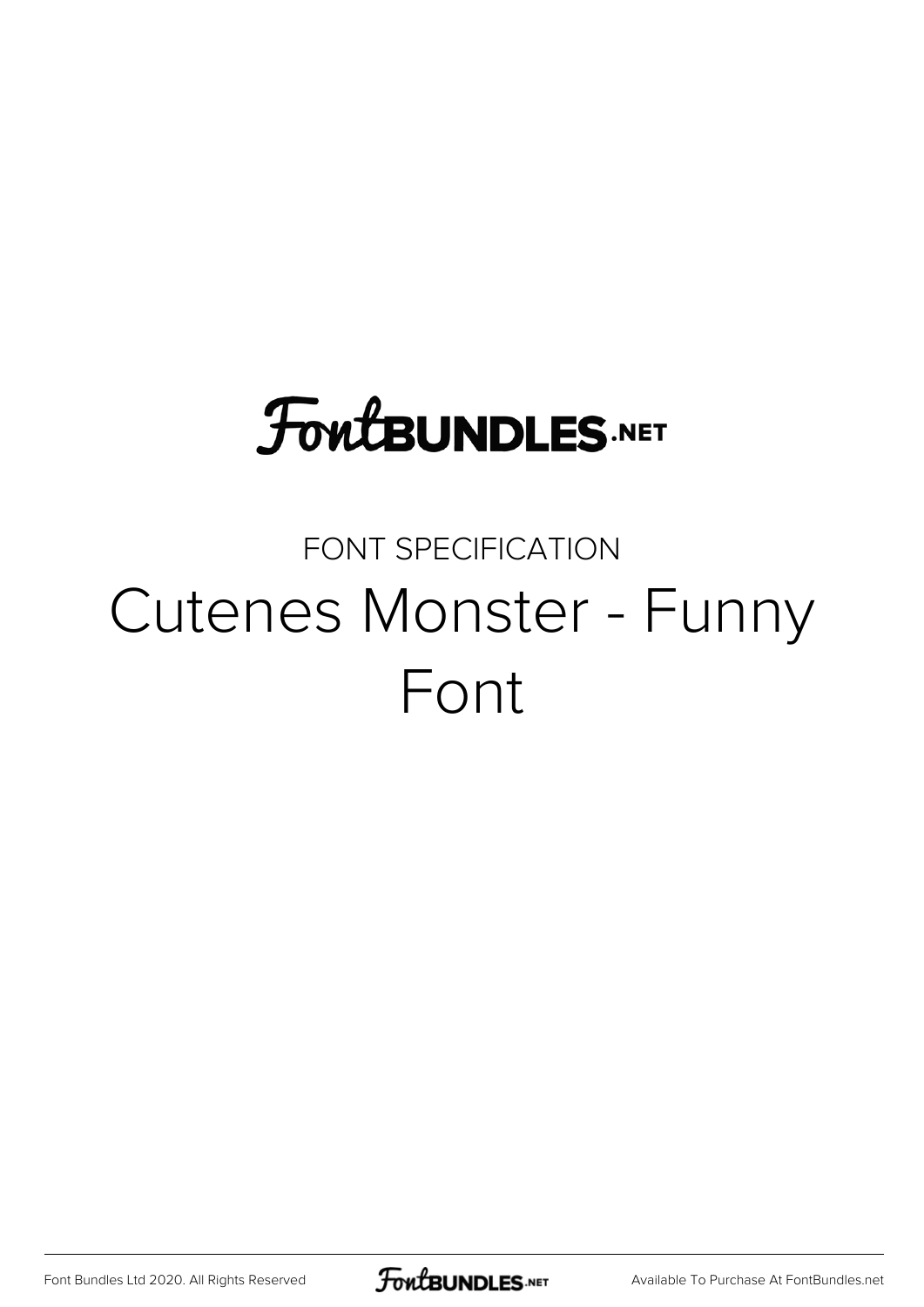#### Cutenes Monster - Regular

**Uppercase Characters** 

## ABCDEFGHIJKLMNOPQRSTU VWXYZ

Lowercase Characters

## abcdefqhijklmnoporstuvwxy  $\mathbf{z}$

**Numbers** 

## 0123456789

**Punctuation and Symbols** 



All Other Glyphs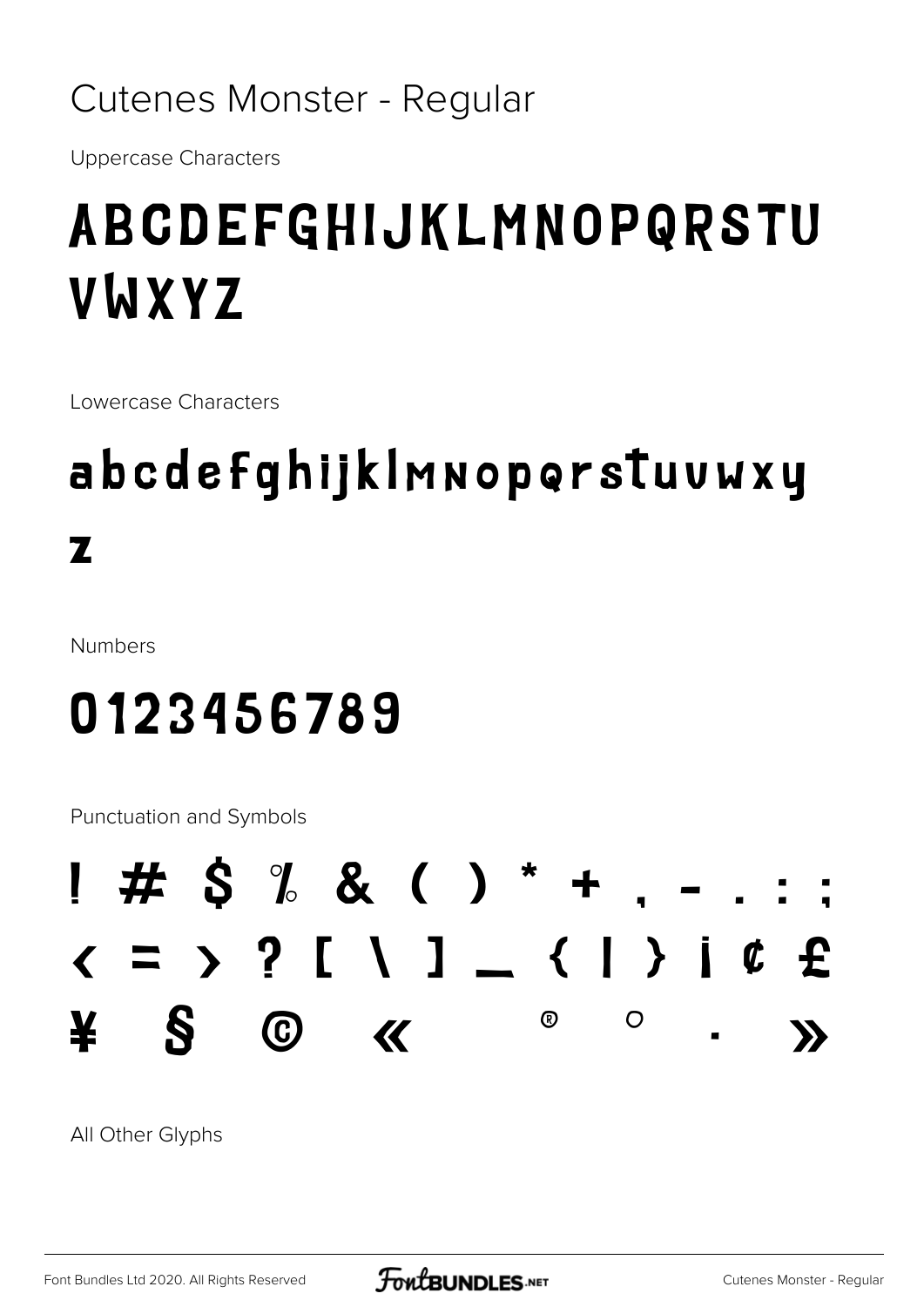|    |  |  | À Á Â Ã Ä Å Æ Ç È                                                                                                                                                                                        |   |
|----|--|--|----------------------------------------------------------------------------------------------------------------------------------------------------------------------------------------------------------|---|
|    |  |  | ÉÉÈRIÍIÑÒ                                                                                                                                                                                                |   |
|    |  |  | $\begin{array}{ccccccccccccccccc} \bullet & \hat{\bullet} & \hat{\bullet} & \hat{\bullet} & \hat{\bullet} & \star & \bullet & \dot{\bullet} & \dot{\bullet} & \dot{\bullet} & \dot{\bullet} \end{array}$ |   |
|    |  |  | $\ddot{\mathbf{U}}$ $\acute{\mathbf{Y}}$ $\mathbf{B}$ $\dot{\mathbf{a}}$ $\acute{\mathbf{a}}$ $\acute{\mathbf{a}}$ $\ddot{\mathbf{a}}$ $\ddot{\mathbf{a}}$ $\ddot{\mathbf{a}}$                           | å |
|    |  |  | æçèé ê ë i í î                                                                                                                                                                                           |   |
| Ï. |  |  | Ñ Ò Ó Ô Õ Ö Ø Ù                                                                                                                                                                                          |   |
| Ú  |  |  | $\hat{u}$ $\hat{u}$ $\hat{y}$ $\hat{y}$ $\hat{w}$ $\hat{w}$ $\hat{w}$ $\hat{S}$                                                                                                                          |   |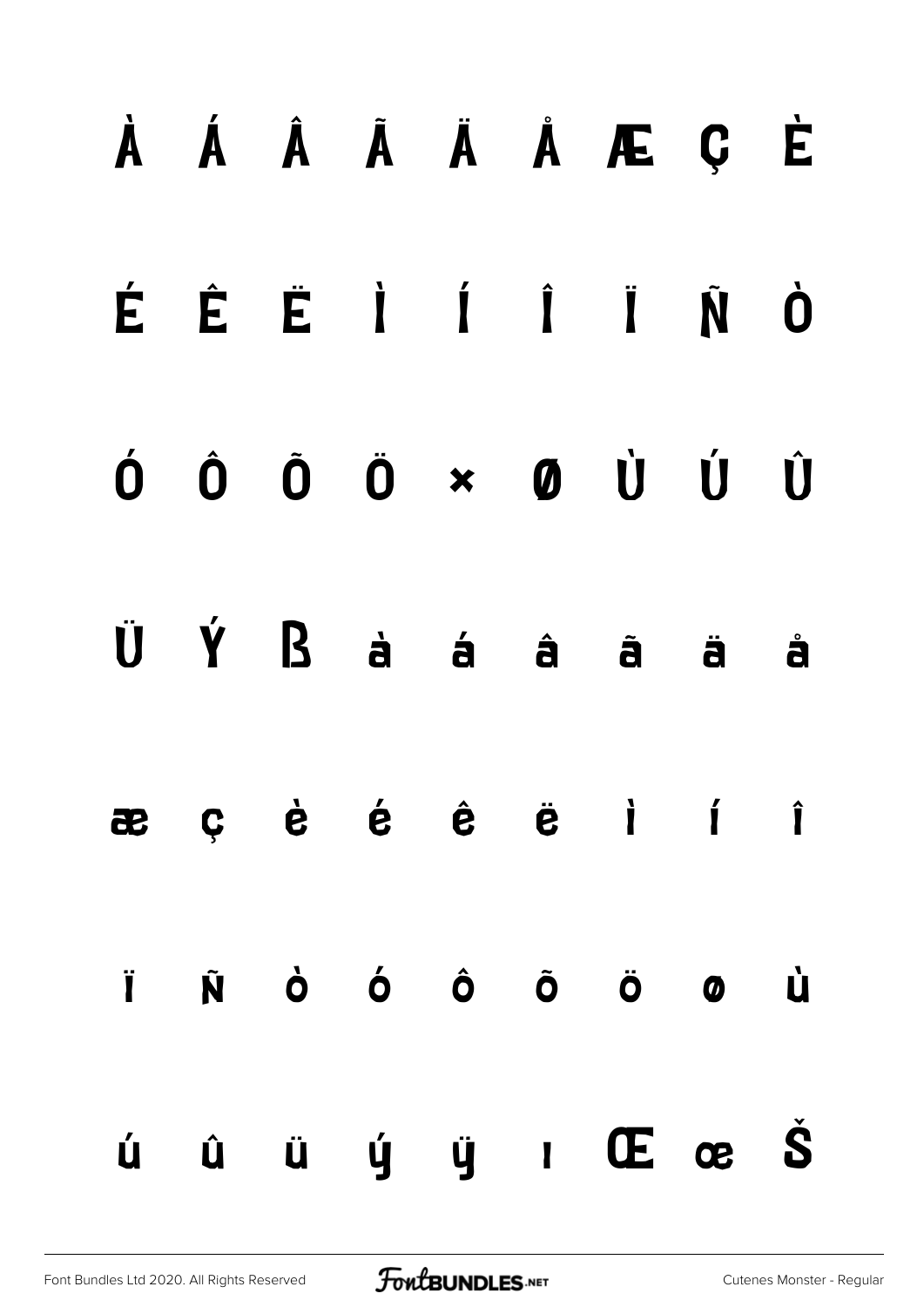|    |  |  | $\check{\mathbf{s}}$ $\check{\mathbf{Y}}$ $\check{\mathbf{z}}$ $  \check{\mathbf{z}}$ $\mathbf{y}$ |  | h b |
|----|--|--|----------------------------------------------------------------------------------------------------|--|-----|
| 11 |  |  |                                                                                                    |  |     |
|    |  |  | A B C D E F G H I                                                                                  |  |     |
|    |  |  | J K L M N O P Q R                                                                                  |  |     |
|    |  |  | STUVWXYZa                                                                                          |  |     |
|    |  |  | DedegfhUj                                                                                          |  |     |
|    |  |  | KIMN OPĀrs                                                                                         |  |     |